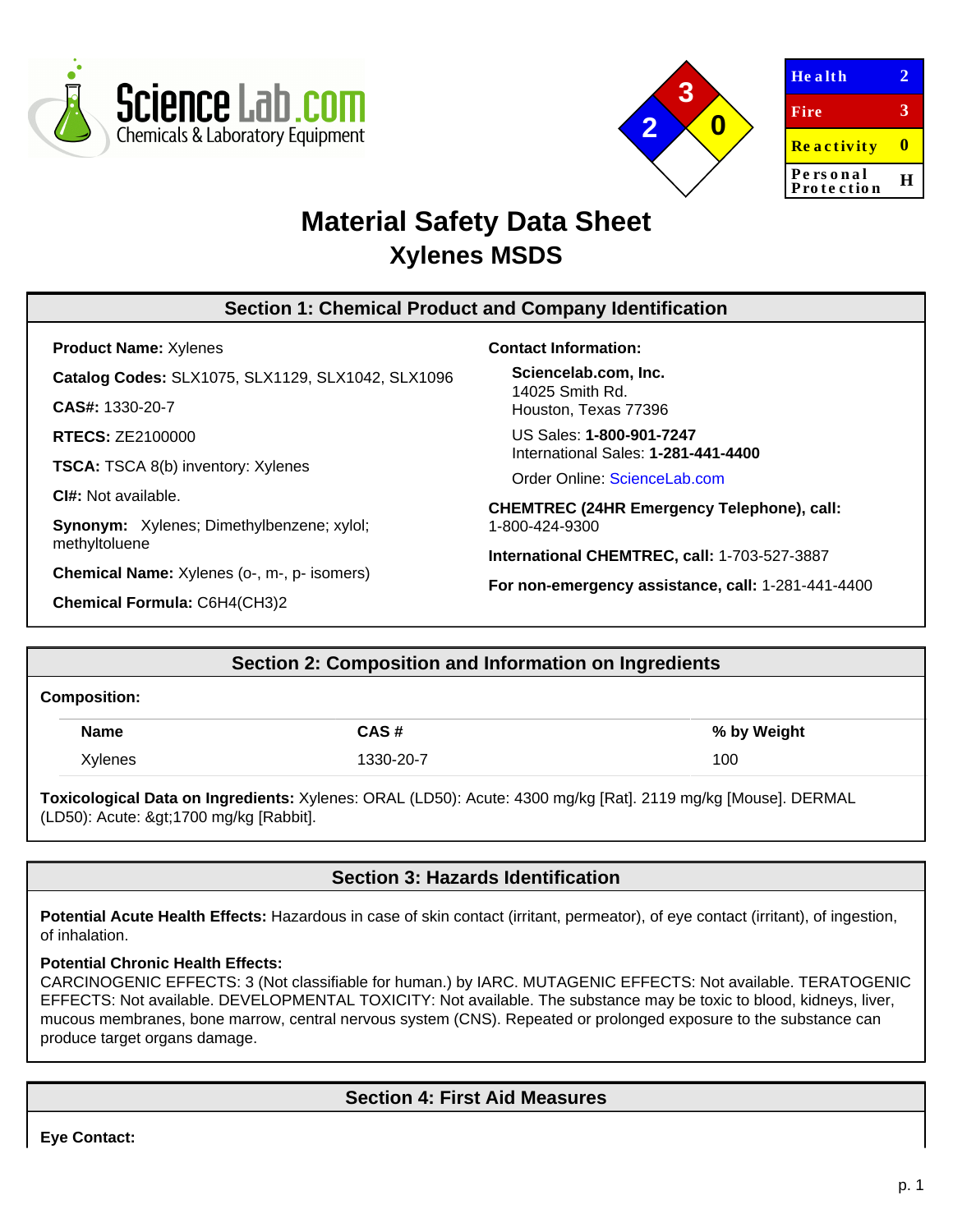Check for and remove any contact lenses. In case of contact, immediately flush eyes with plenty of water for at least 15 minutes. Get medical attention.

## **Skin Contact:**

In case of contact, immediately flush skin with plenty of water. Cover the irritated skin with an emollient. Remove contaminated clothing and shoes. Wash clothing before reuse. Thoroughly clean shoes before reuse. Get medical attention.

## **Serious Skin Contact:**

Wash with a disinfectant soap and cover the contaminated skin with an anti-bacterial cream. Seek immediate medical attention.

## **Inhalation:**

If inhaled, remove to fresh air. If not breathing, give artificial respiration. If breathing is difficult, give oxygen. Get medical attention if symptoms appear.

## **Serious Inhalation:**

Evacuate the victim to a safe area as soon as possible. Loosen tight clothing such as a collar, tie, belt or waistband. If breathing is difficult, administer oxygen. If the victim is not breathing, perform mouth-to-mouth resuscitation. Seek medical attention.

## **Ingestion:**

Do NOT induce vomiting unless directed to do so by medical personnel. Never give anything by mouth to an unconscious person. Loosen tight clothing such as a collar, tie, belt or waistband. Get medical attention if symptoms appear.

## **Serious Ingestion:** Not available.

# **Section 5: Fire and Explosion Data**

**Flammability of the Product:** Flammable.

**Auto-Ignition Temperature:** 464°C (867.2°F)

**Flash Points:** CLOSED CUP: 24°C (75.2°F). (Tagliabue.) OPEN CUP: 37.8°C (100°F).

**Flammable Limits:** LOWER: 1% UPPER: 7%

**Products of Combustion:** These products are carbon oxides (CO, CO2).

## **Fire Hazards in Presence of Various Substances:**

Highly flammable in presence of open flames and sparks, of heat. Non-flammable in presence of shocks.

## **Explosion Hazards in Presence of Various Substances:**

Risks of explosion of the product in presence of mechanical impact: Not available. Slightly explosive in presence of open flames and sparks, of heat.

## **Fire Fighting Media and Instructions:**

Flammable liquid, soluble or dispersed in water. SMALL FIRE: Use DRY chemical powder. LARGE FIRE: Use alcohol foam, water spray or fog. Cool containing vessels with water jet in order to prevent pressure build-up, autoignition or explosion.

**Special Remarks on Fire Hazards:** Vapors may travel to source of ignition and flash back.

# **Special Remarks on Explosion Hazards:**

Vapors may form explosive mixtures with air. Containers may explode when heated. May polymerize explosively when heated. An attempt to chlorinate xylene with 1,3-Dichloro-5,5-dimethyl-2,4-imidazolidindione (dichlorohydrantoin) caused a violent explosion

## **Section 6: Accidental Release Measures**

**Small Spill:** Absorb with an inert material and put the spilled material in an appropriate waste disposal.

## **Large Spill:**

Flammable liquid. Keep away from heat. Keep away from sources of ignition. Stop leak if without risk. Absorb with DRY earth, sand or other non-combustible material. Do not touch spilled material. Prevent entry into sewers, basements or confined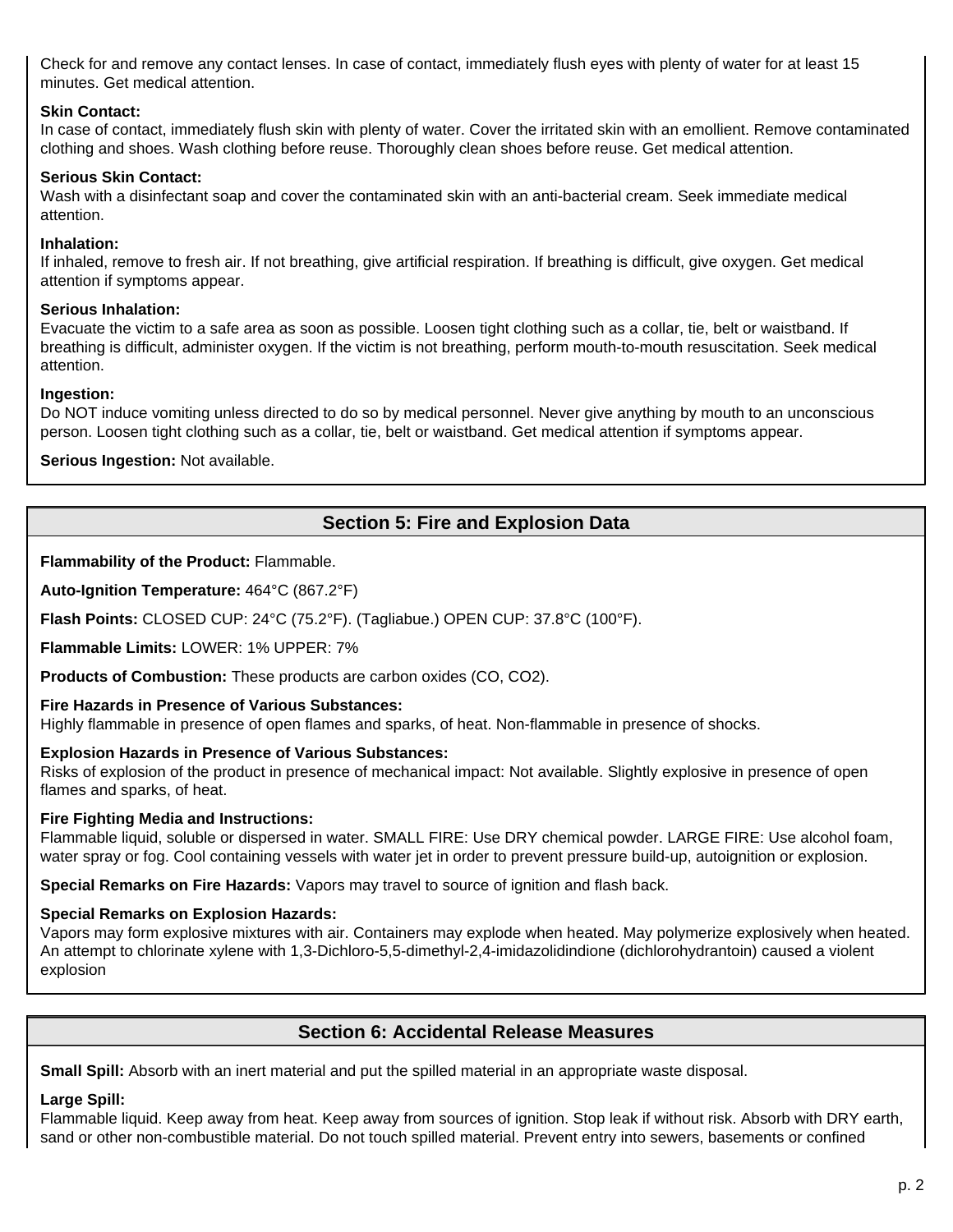areas; dike if needed. Be careful that the product is not present at a concentration level above TLV. Check TLV on the MSDS and with local authorities.

# **Section 7: Handling and Storage**

#### **Precautions:**

Keep away from heat. Keep away from sources of ignition. Ground all equipment containing material. Do not ingest. Do not breathe gas/fumes/ vapor/spray. Wear suitable protective clothing. In case of insufficient ventilation, wear suitable respiratory equipment. If ingested, seek medical advice immediately and show the container or the label. Avoid contact with skin and eyes. Keep away from incompatibles such as oxidizing agents, acids.

#### **Storage:**

Store in a segregated and approved area. Keep container in a cool, well-ventilated area. Keep container tightly closed and sealed until ready for use. Avoid all possible sources of ignition (spark or flame).

## **Section 8: Exposure Controls/Personal Protection**

#### **Engineering Controls:**

Provide exhaust ventilation or other engineering controls to keep the airborne concentrations of vapors below their respective threshold limit value. Ensure that eyewash stations and safety showers are proximal to the work-station location.

#### **Personal Protection:**

Splash goggles. Lab coat. Vapor respirator. Be sure to use an approved/certified respirator or equivalent. Gloves.

#### **Personal Protection in Case of a Large Spill:**

Splash goggles. Full suit. Vapor respirator. Boots. Gloves. A self contained breathing apparatus should be used to avoid inhalation of the product. Suggested protective clothing might not be sufficient; consult a specialist BEFORE handling this product.

#### **Exposure Limits:**

TWA: 100 (ppm) [Canada] TWA: 435 (mg/m3) [Canada] TWA: 434 STEL: 651 (mg/m3) from ACGIH (TLV) [United States] TWA: 100 STEL: 150 (ppm) from ACGIH (TLV) [United States] Consult local authorities for acceptable exposure limits.

## **Section 9: Physical and Chemical Properties**

**Physical state and appearance:** Liquid.

**Odor:** Sweetish.

**Taste:** Not available.

**Molecular Weight:** 106.17 g/mole

**Color:** Colorless. Clear

**pH (1% soln/water):** Not available.

**Boiling Point:** 138.5°C (281.3°F)

**Melting Point:** -47.4°C (-53.3°F)

**Critical Temperature:** Not available.

**Specific Gravity:**  $0.864$  (Water = 1)

**Vapor Pressure:** 0.9 kPa (@ 20°C)

**Vapor Density:** 3.7 (Air = 1)

**Volatility:** Not available.

**Odor Threshold:** 1 ppm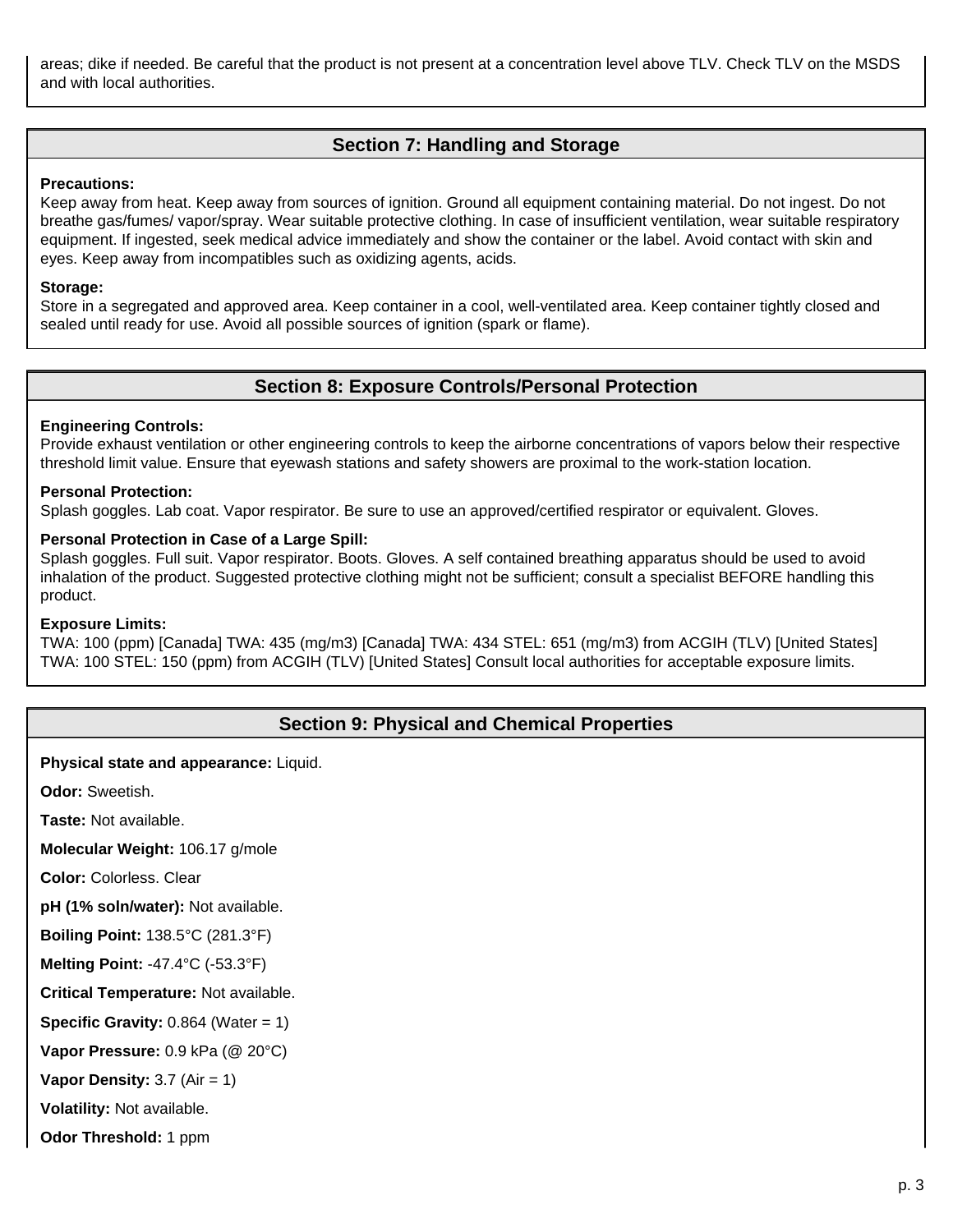**Water/Oil Dist. Coeff.:** The product is more soluble in oil; log(oil/water) = 3.1

**Ionicity (in Water):** Not available.

**Dispersion Properties:** Not available.

## **Solubility:**

Insoluble in cold water, hot water. Miscible with absolute alcohol, ether, and many other organic liquids.

# **Section 10: Stability and Reactivity Data**

**Stability:** The product is stable.

**Instability Temperature:** Not available.

**Conditions of Instability:** Heat, ignition sources, incompatibles

**Incompatibility with various substances:** Reactive with oxidizing agents, acids.

**Corrosivity:** Non-corrosive in presence of glass.

**Special Remarks on Reactivity:** Store away from acetic acid, nitric acid, chlorine, bromine, and fluorine.

**Special Remarks on Corrosivity:** Not available.

**Polymerization:** Will not occur.

# **Section 11: Toxicological Information**

**Routes of Entry:** Absorbed through skin. Dermal contact. Eye contact. Inhalation.

### **Toxicity to Animals:**

WARNING: THE LC50 VALUES HEREUNDER ARE ESTIMATED ON THE BASIS OF A 4-HOUR EXPOSURE. Acute oral toxicity (LD50): 2119 mg/kg [Mouse]. Acute dermal toxicity (LD50): >1700 mg/kg [Rabbit]. Acute toxicity of the vapor (LC50): 5000 4 hours [Rat].

## **Chronic Effects on Humans:**

CARCINOGENIC EFFECTS: 3 (Not classifiable for human.) by IARC. May cause damage to the following organs: blood, kidneys, liver, mucous membranes, bone marrow, central nervous system (CNS).

**Other Toxic Effects on Humans:** Hazardous in case of skin contact (irritant, permeator), of ingestion, of inhalation.

## **Special Remarks on Toxicity to Animals:**

Lowest Lethal Dose: LDL [Human] - Route: Oral; Dose: 50 mg/kg LCL [Man] - Route: Oral; Dose: 10000 ppm/6H

## **Special Remarks on Chronic Effects on Humans:**

Detected in maternal milk in human. Passes through the placental barrier in animal. Embryotoxic and/or foetotoxic in animal. May cause adverse reproductive effects (male and femael fertility (spontaneous abortion and fetotoxicity)) and birth defects based animal data.

## **Special Remarks on other Toxic Effects on Humans:**

Acute Potential Health Effects: Skin: Causes skin irritation. Can be absorbed through skin. Eyes: Causes eye irritation. Inhalation: Vapor causes respiratory tract and mucous membrane irritation. May affect central nervous system and behavior (General anesthetic/CNS depressant with effects including headache, weakness, memory loss, irritability, dizziness, giddiness, loss of coordination and judgement, respiratory depression/arrest or difficulty breathing, loss of appetite, nausea, vomiting, shivering, and possible coma and death). May also affects blood, sense organs, liver, and peripheral nerves. Ingestion: May cause gastrointestinal irritation including abdominal pain, vomiting, and nausea. May also affect liver and urinary system/ kidneys. May cause effects similar to those of acute inhalation. Chronic Potential Health Effects: Chronic inhalation may affect the urinary system (kidneys) blood (anemia), bone marrow (hyperplasia of bone marrow) brain/behavior/Central Nervous system. Chronic inhalation may alsocause mucosal bleeding. Chronic ingestion may affect the liver and metabolism (loss of appetite) and may affect urinary system (kidney damage)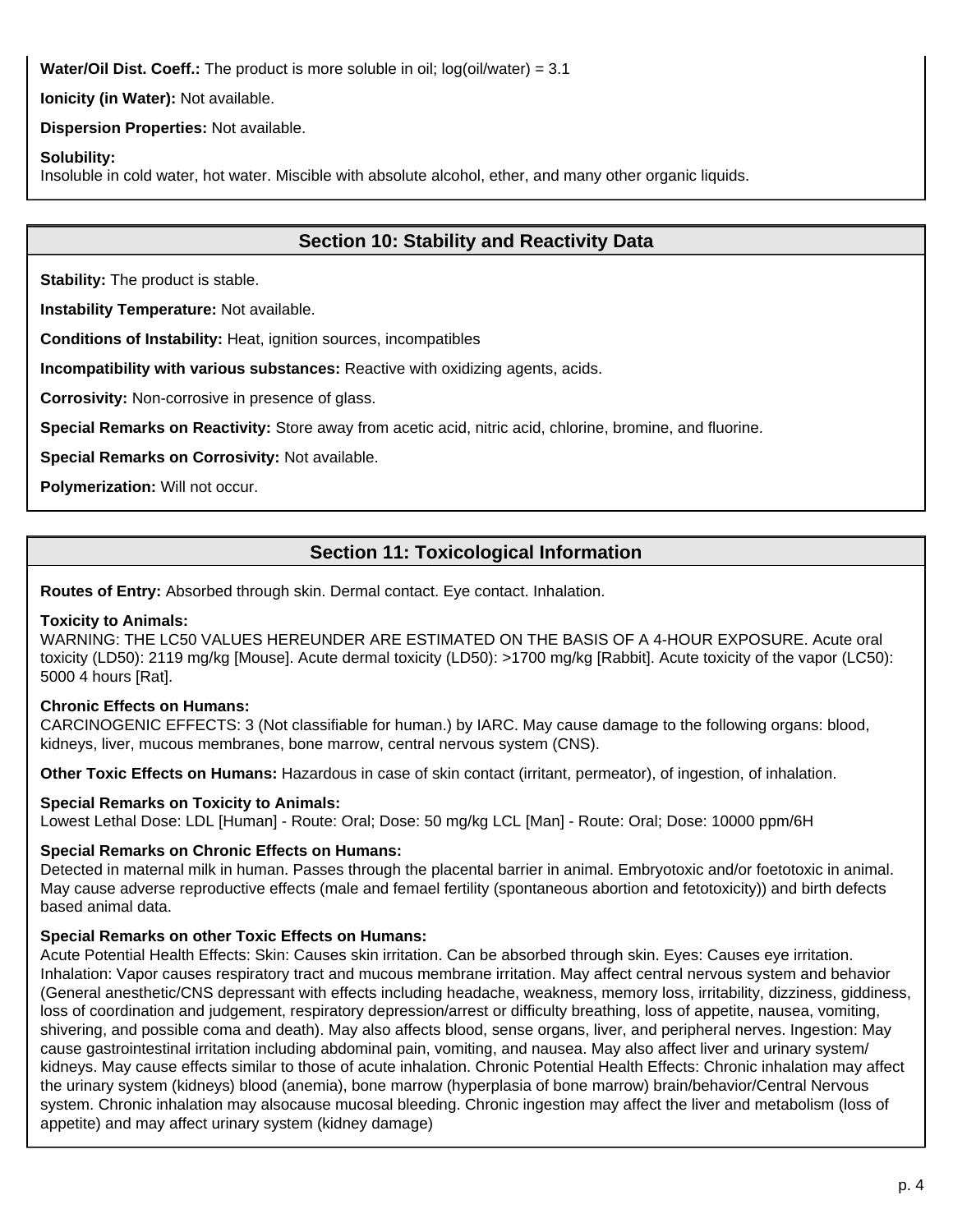# **Section 12: Ecological Information**

**Ecotoxicity:** Not available.

**BOD5 and COD:** Not available.

## **Products of Biodegradation:**

Possibly hazardous short term degradation products are not likely. However, long term degradation products may arise.

**Toxicity of the Products of Biodegradation:** The products of degradation are less toxic than the product itself.

**Special Remarks on the Products of Biodegradation:** Not available.

# **Section 13: Disposal Considerations**

## **Waste Disposal:**

Waste must be disposed of in accordance with federal, state and local environmental control regulations.

# **Section 14: Transport Information**

**DOT Classification:** CLASS 3: Flammable liquid.

**Identification:** : Xylenes UNNA: 1307 PG: III

**Special Provisions for Transport:** Not available.

# **Section 15: Other Regulatory Information**

## **Federal and State Regulations:**

Connecticut hazardous material survey.: Xylenes Illinois chemical safety act: Xylenes New York acutely hazardous substances: Xylenes Rhode Island RTK hazardous substances: Xylenes Pennsylvania RTK: Xylenes Minnesota: Xylenes Michigan critical material: Xylenes Massachusetts RTK: Xylenes Massachusetts spill list: Xylenes New Jersey: Xylenes New Jersey spill list: Xylenes Louisiana spill reporting: Xylenes California Director's List of Hazardous Substances: Xylenes TSCA 8(b) inventory: Xylenes SARA 302/304/311/312 hazardous chemicals: Xylenes SARA 313 toxic chemical notification and release reporting: Xylenes CERCLA: Hazardous substances.: Xylenes: 100 lbs. (45.36 kg)

## **Other Regulations:**

OSHA: Hazardous by definition of Hazard Communication Standard (29 CFR 1910.1200). EINECS: This product is on the European Inventory of Existing Commercial Chemical Substances.

## **Other Classifications:**

## **WHMIS (Canada):**

CLASS B-2: Flammable liquid with a flash point lower than 37.8°C (100°F). CLASS D-2A: Material causing other toxic effects (VERY TOXIC).

## **DSCL (EEC):**

R10- Flammable. R21- Harmful in contact with skin. R36/38- Irritating to eyes and skin. S2- Keep out of the reach of children. S36/37- Wear suitable protective clothing and gloves. S46- If swallowed, seek medical advice immediately and show this container or label.

## **HMIS (U.S.A.):**

**Health Hazard:** 2

**Fire Hazard:** 3

**Reactivity:** 0

**Personal Protection:** h